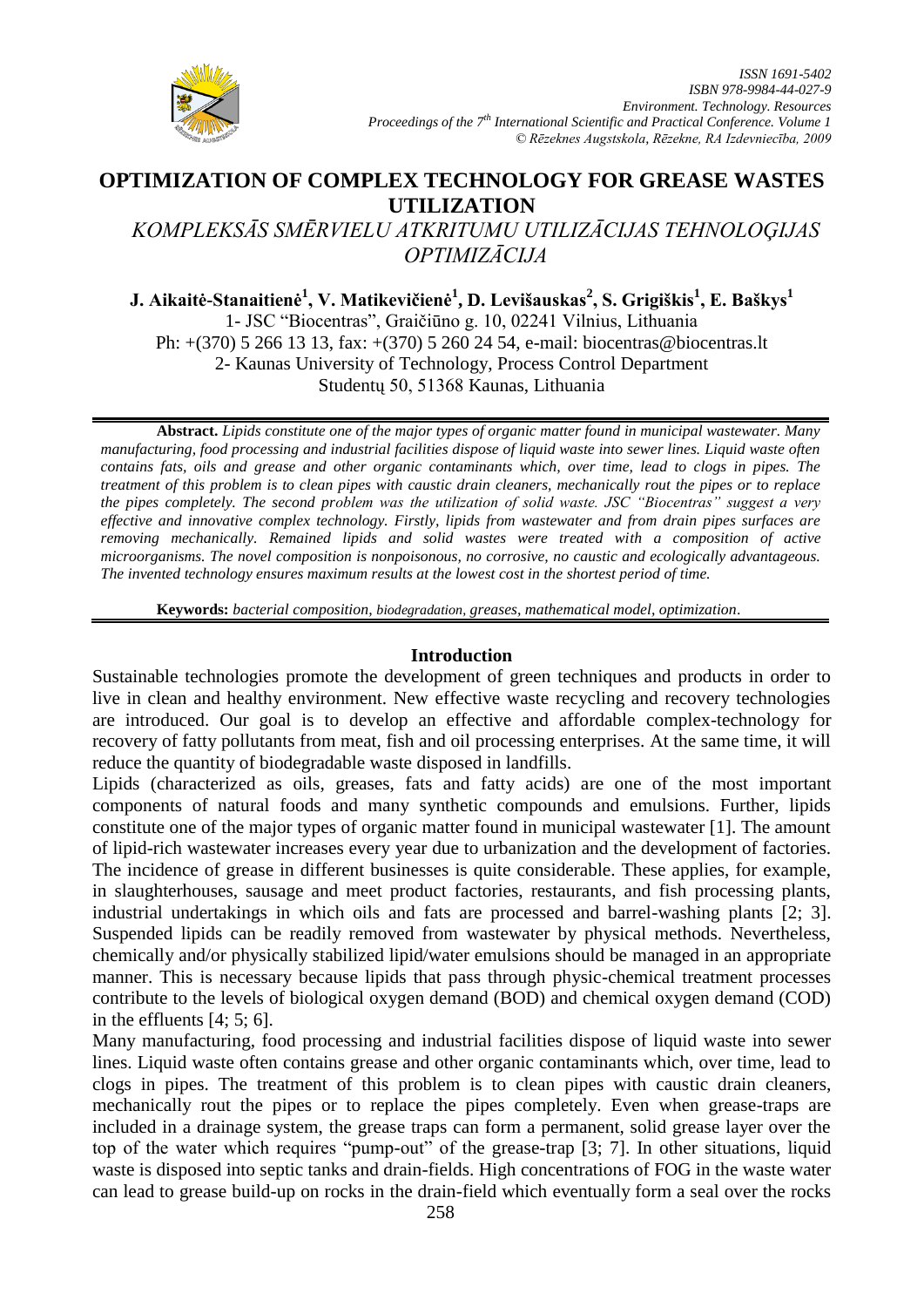preventing water flowing into the drain-field. The treatment of this problem requires out the drainfield and replacing it with new materials [7].

Industrial and household fatty waste can be divided into two categories – "yellow" and "brown" fat. The first category fatty waste can be used for the secondary processing of animal feed additives, production of soaps, oils, cosmetics and skin care products. This type of waste can be composted either. The second type of fat is collected in fat catchers or generated as waste in other industrial processes, collected from pipes by mechanical. This fat is not recycled and must be handled according to the existing waste management requirements. Biodegradable organic waste of this origin can be incinerated, decayed or composted [8].

Thus biological treatment processes are commonly used to remove emulsified lipids from waste water and drain pipes. All biological methods could be grouped in two major classes: aerobic and anaerobic processes. During anaerobic treatment, fats are hydrolyzed to glycerol and long-chain fatty acids (LCFA) followed by subsequent β-oxidation [9; 10; 11]. Fat hydrolysis is not the ratelimiting step of treatment; however, millimolar concentrations of long-chain fatty acids are capable of inhibiting the growth of numerous microorganisms. Consequently, the occurrence of LCFA presents a serious problem for anaerobic cleanup systems [10; 12]. During aerobic treatment grease are converting into harmless solids,  $CO<sub>2</sub>$  and  $H<sub>2</sub>O$ . Moreover, LCFA are degraded by sequential removal of two-carbon atoms via the β-oxidation pathway, resulting in release of a fatty acid shorter by two carbons and acetyl-CoA, which is then subsequently oxidized to carbon dioxide by the tricarboxylic acid cycle [13].

JSC "Biocentras" suggest a very effective and innovative lipid-rich wastewater and pipelines clogged by lipids cleaning and composting of wastes rich in grease complex technology. Firstly, lipids from wastewater and from drain pipes surfaces are removing mechanically, and remaining lipids are treated with a culture of active microorganisms *Enterobacter aerogenes* E13 (a stem degrading lipids), *Arthrobacter sp.* N3 (the stem degrading aliphatic compounds) and *Bacillus coagulans* Š1 (the stem degrading complex peptide linkage). Item, this mixture of microorganisms could be using in grease traps and septic tanks, so it's able to avoid repeated cleaning of theirs. Air pollution by compounds, emitting unpleasant odors is reduced by using microorganisms. Furthermore, microorganisms compose a lively biofilm and protect the clogging of drainpipe.

Concentrated fatty waste obtained by mechanical removal, are composted in specially equipped places. These wastes are neutralized using active cultures of these microorganisms. Previous research has shown that this bacterial compositions created by JSC "Biocentras" breakdown effectively the fat in the water and soil and can therefore be applied to speed up composting. Developed technology is attractive for cleaner production/pollution prevention approach, as well as meets strict environmental and hygiene requirements.

The aim of experiments was to optimize complex grease wastes utilization complex technology, i.e. to set main optimal technological parameters of lipid-rich wastewater, drainpipes, contaminated by grease, cleaning and composting process.

## **Materials and methods**

Cultivation of bacterial composition of *Enterobacter aerogenes* E13, *Arthrobacter sp.* N3 and *Bacillus coagulans* Š1 was carried out in flasks. The 750 mL Erlenmeyer flasks containing 70 mL of complex nutrient medium were incubated at 30 °C in a rotary shaker Innova 43 (New Brunswick Scientific Co.) at 200 rpm for 16 h. All 3 cultures of microorganisms were used in the same amount.

As model fatty substrate were set the most common by composition of fatty acids fats in wastes such as porky fat, beefy suet and sunflower oil in the same amount by weight. All experiments were divided into three major groups, i.e. the selection of optimal parameters of wastewater and pipelines biological treatments, and the determination of optimal parameters of composting process.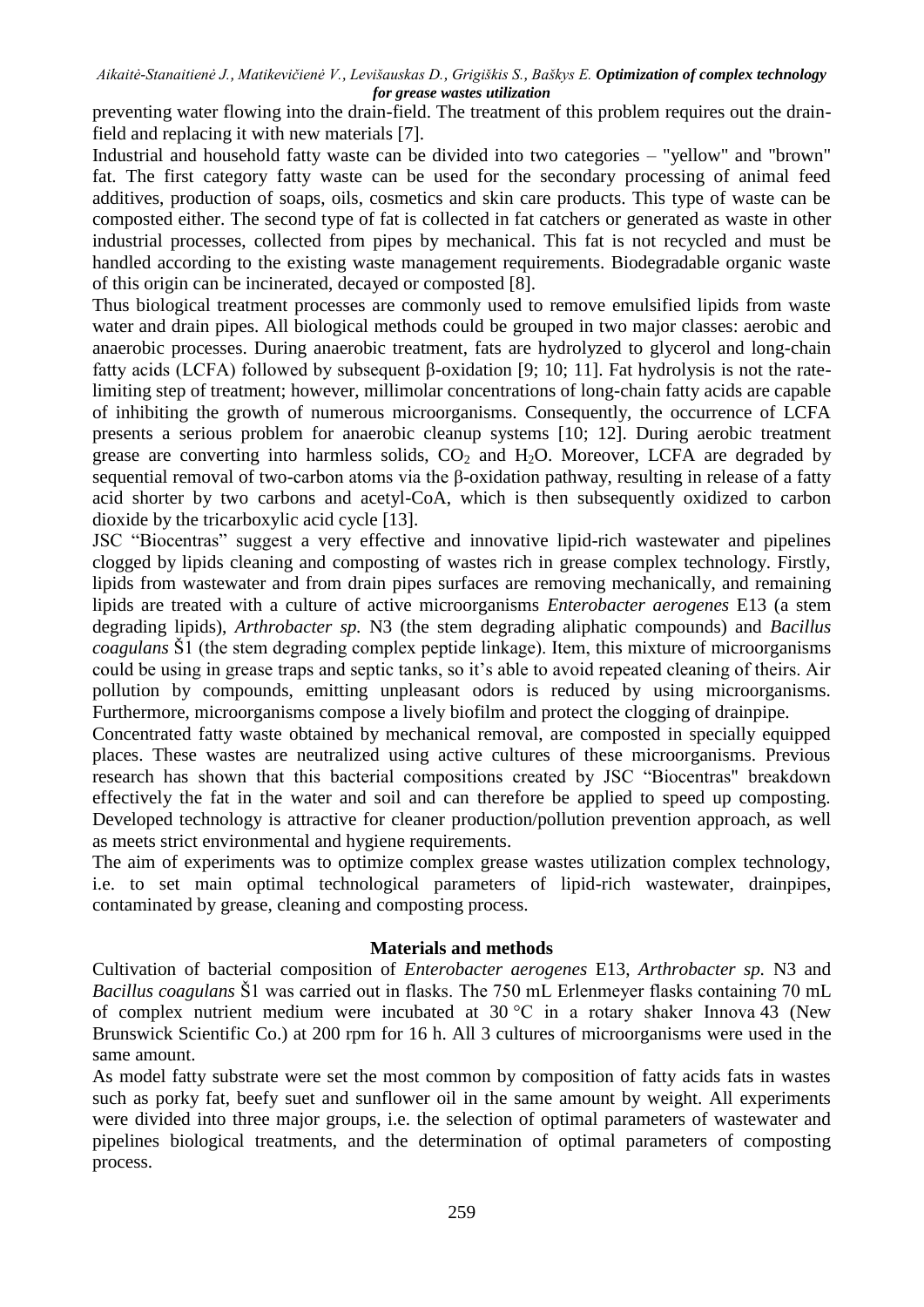To set optimal biological wastewater treatment technological parameters of lipid-rich wastewater cleaning, 4 series of factorial experiments with 16 parallel tests in each were done. Factorial plans of experiments near to D-optimal experimental designs were used, invoking a methodology of reaction surface. The 750 mL Erlenmeyer flasks containing 200 mL of experimental solution were incubated at 30 °C in a rotary shaker Innova 43 (New Brunswick Scientific Co.) at 200 rpm for 48 and 72 h. Main technological parameters of cleaning process, were vary: pH (6-9), concentration of bacterial mixture (2-7 %) and concentration of fats (1-6  $g/L$ ).

For optimization of drainpipe, contaminated by grease, cleaning parameters four series of factorial experiments with 16 parallel tests in each were done. Near to D-optimal factorial plans of experiments were implemented in 750 mL Erlenmeyer flasks, placed in rotary shaker KS501 digital (Kika Labortechnik). Fatty substrate (2.0 g) was overspread on wall of plastic pipe, which interior area was 45.22 cm<sup>2</sup>. Fragments of pipes, clogged by lipids, were dipped in flasks, containing washing solution. Washing solutions were prepared using deionized water, and different hardness of water was got by using corresponding amounts of  $MgSO<sub>4</sub>$  and  $CaCl<sub>2</sub>$ . The temperature was maintained at 24 °C and main technological parameters, of cleaning process, were changed: pH (6.5-10.5), concentration of bacterial composition (2-7 %) and the hardness of water (0-3 mmol/L). The term of washing process was 1 and 3 days.

In all experiments the same mineral medium was used, prepared from water wherein salts  $(NH_4NO_3$  and  $KH_2PO_4$ ), containing N, P, K elements, were dissolved in amount of 3 % of fat concentration. The pH of mineral medium was controlled by using 1 mol/l sodium hydroxide solution and 1 mol/l hydrochloric acid solution.

The fat content, humidity, pH and content of live microorganisms were assessed in compost mixtures during the composting optimization process. The composting process proceeded in 16 compost boxes with the natural ventilation, close to D-optimal (B3) factorial experimental design. The manipulated factors were:  $X_1$  – percentage of fat mixture (5-20 %),  $X_2$  – cell concentration of bacterial composition  $(10^7 - 10^9 \text{ CFU/g})$ ; X<sub>3</sub> – percentage of peat (5-15 %). For the measurement of the pH, the suspension of 1 mol/L potassium chloride solution in the ratio 1 : 2.5 (inoLab 720, Germany) was prepared [14]. Fats were biodegraded by bacterial composition. Reaction surface methodology based on factor experimental was used for optimization of technological parameters of fatty waste composting [15; 16].

In the end of experiments the amount of not-digested lipids was measured and the percentage of not-digested lipids was calculated. The amount of lipids was measured by method described Alef and Nannipieri [17] with some modification. The amount of digested lipids was given as a percentage of initial amounts of lipids in the wastewater, drainpipe or compost.

The cell concentration, defined as colonies forming units per gram (*CFU/*g), was determined by plating diluted samples of lipids on nutrient agar (Oxoid) plates and incubating at 30 °C for 24 h [18].

## **Process optimization technique**

A new complex technology for grease wastes utilization was created (Fig.1.). During optimization procedure the optimal technological parameters of wastewater and drainpipe cleaning were determined and optimal composition of composting mixture was set. There were optimized technological processes of cleaning wastewater and drainpipes contaminated by grease parameters and composting process optimization was to determine the composition of composting mixture.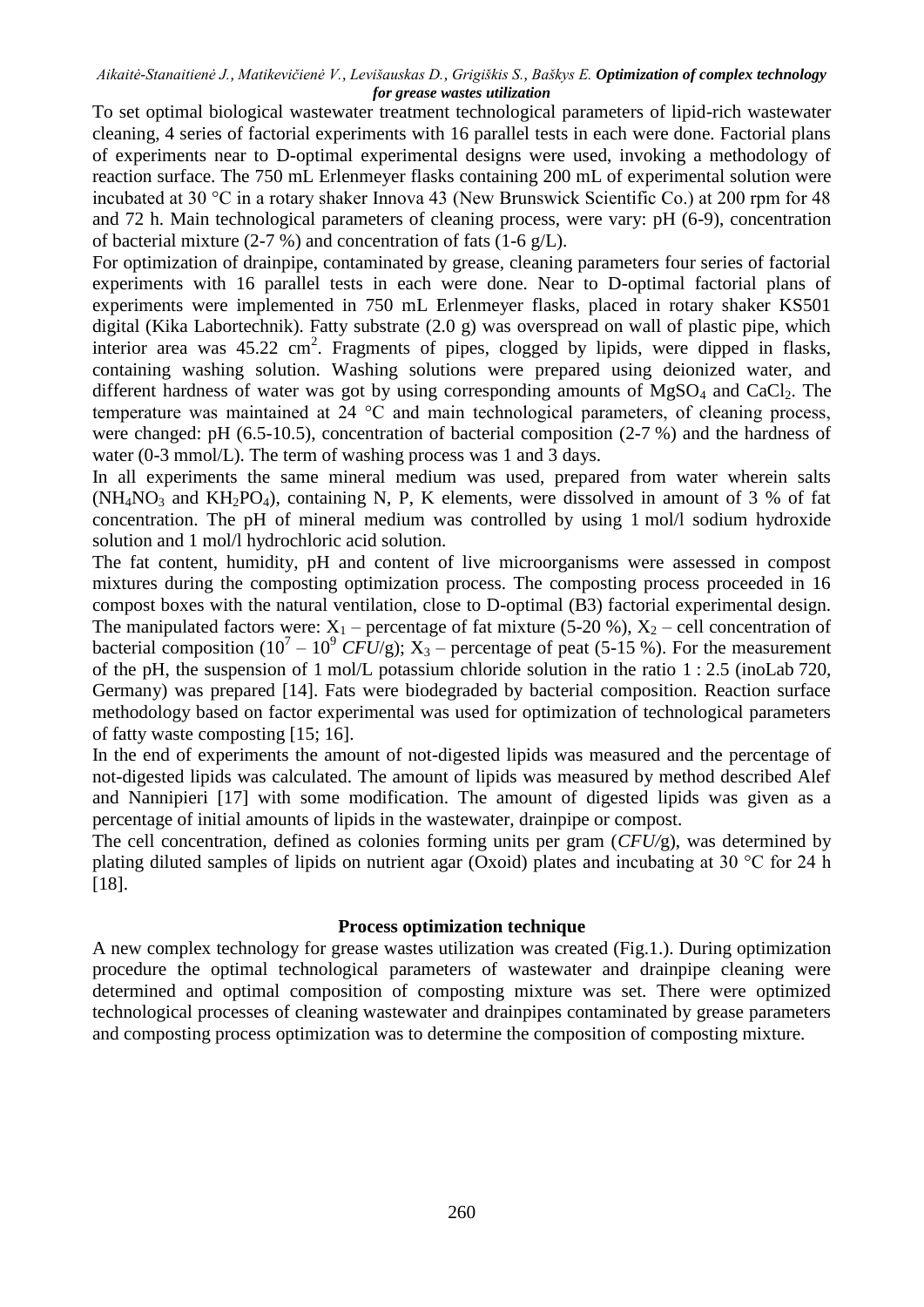

*Fig.1.* **Complex technological for grease wastes utilization diagram**

For all procedures optimization the response surface methodology was used [16, 18, 19], which includes design of factorial experiments, development of models for the response surface estimation and model-based search of optimum point.

Statistical models for approximation the desired response surfaces are developed using data of factorial experiments that were carried out according to close to D-optimal experimental designs *B*<sub>n</sub> [15; 20]. Statistical test for model adequacy proved that the second order polynomial models were suitable for prediction the desired responses:

$$
Y = a_0 + \sum_{i=1}^{n} a_i x_i + \sum_{i=1}^{n} a_{ii} x_i^2 + \sum_{i=1}^{n} \sum_{j=i+1}^{n} a_{ij} x_i x_j,
$$
 (1)

where *Y* is predicted response (grease degradation/removal efficiency),  $x_i$  are independent variables (technological parameters subjected to optimization),  $a_{\bullet}$  are the model parameters, *n* is a number of independent variables [15].

The model (1) parameters are identified using the least squares method [15].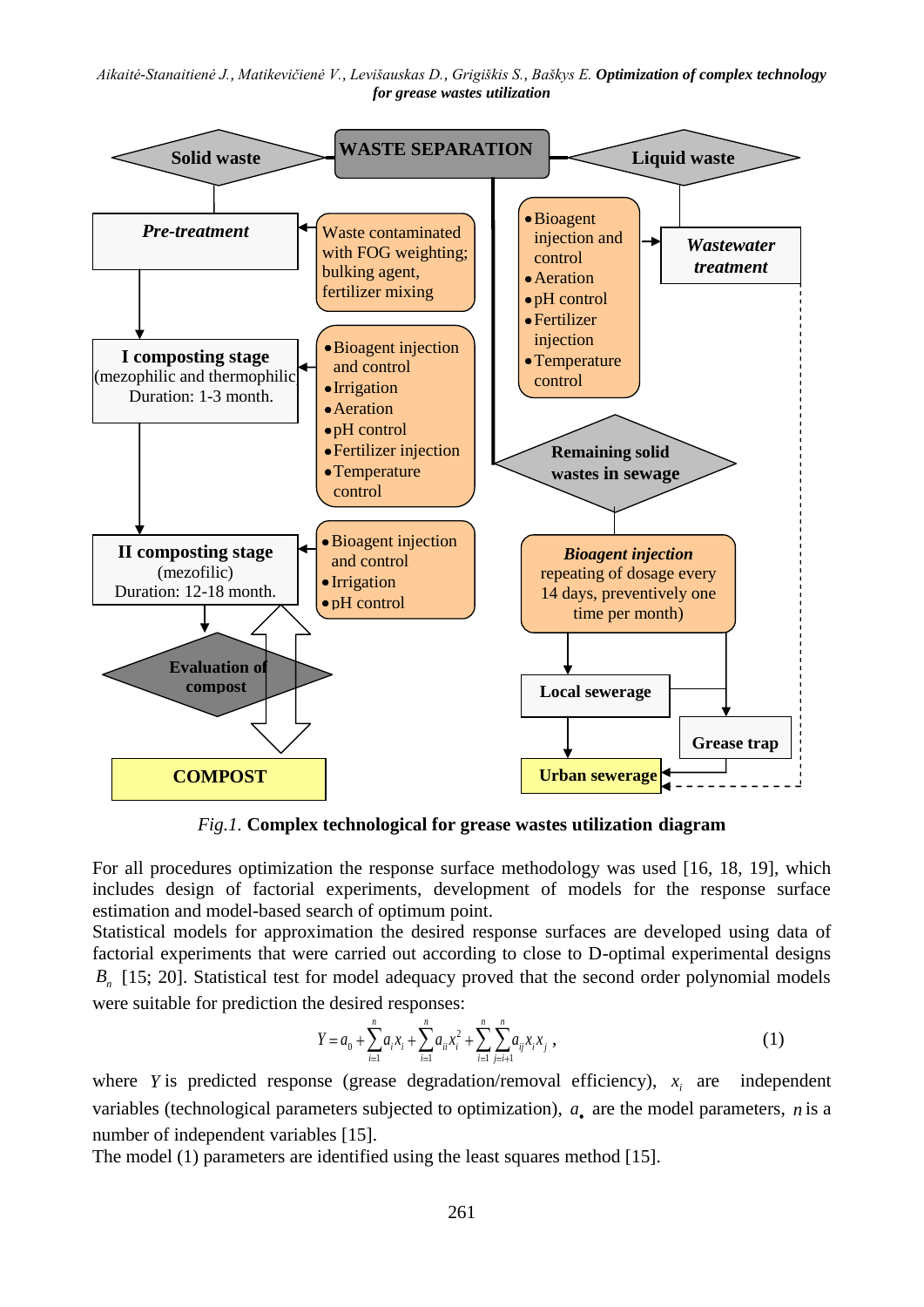Using the identified model (1) the point  $\mathbf{x}^* = \begin{bmatrix} x_1^* & \dots & x_n^* \end{bmatrix}^T$  $\mathbf{x}^* = \begin{bmatrix} x_1^* & \dots & x_n^* \end{bmatrix}^T$  is calculated, at which the predicted response takes maximum value.

If the maximum point lies on the boundary of experimental design area, a normalized gradient vector at this point is calculated:

$$
grad_{n} Y \mathbf{x}^{*} = \frac{\nabla Y \mathbf{x}}{\|\nabla Y \mathbf{x}\|_{\mathbf{x}=\mathbf{x}^{*}}},
$$
  
\n
$$
\nabla Y \mathbf{x} = \left[\frac{\partial Y \mathbf{x}}{\partial x_{1}} \dots \frac{\partial Y \mathbf{x}}{\partial x_{n}}\right]^{T}.
$$
\n(2)

The gradient vector (2) determines the search direction of the optimum point outside the experimental design area. Along the calculated direction, the expected location of optimum point is predicted and the new cycle of factorial experiment and response surface estimation around the predicted point is performed [16; 18]. If the calculated maximum point lies inside the experimental design area, this point is an optimum point and the test experiment is carried out at that point.

Calculations related to the statistical model identification and the response surface analyses are performed using Matlab/Simulink tools.

#### **Results and Discussion**

#### *Optimization of main technological parameters of lipid-rich wastewater cleaning*

Oxidative biological processes in aqueous environments are limited by the low solubility of oxygen in water. However, lipids have detrimental effects on oxygen transfer. They reduce the rates at which oxygen is transferred to biofilms, thereby depriving the microorganisms of oxygen. This effect results in reduced microbial activity [6]. Also the presence of lipids in wastewater is related to occurrences of troublesome foam. JSC "Biocentras" suggest the modern biological treatment technology, according that the composition of microorganisms is placed in bioreactor filled of lipid-rich wastewater. To reduce the foaming problems the discontinuous aeration is used. To use this technology in industry, it is necessary to set optimal technological parameters, such as pH, concentration of grease and amount of bacterial composition.

The response surface (amount of degraded grease depending on the technological parameters: grease concentration, amount of bacterial composition and pH) predicted by statistical model at the final stage of optimization procedure is presented by the isoresponse contour plots in Fig. 2.

The following optimal values of technological parameters are determined: concentration of grease  $-4.5$ -6.0 g/L, amount of bacterial composition  $-5.5$ -6.0 %, pH  $-8$ -9. By realization the process at the optimal conditions, about 30 % of grease has been degraded in 2 days and about 60 % in 3 days. At the initial technological conditions: concentration of grease  $-3.5$  g/L, amount of bacterial composition – 4.5 %, pH – 7 (centre point of experimental design plan), from which the optimization procedure started amounts of degraded grease totaled 25 % and 45 %, respectively. Due to optimization, the grease degradation (splitting) rate increased by 20-30 %.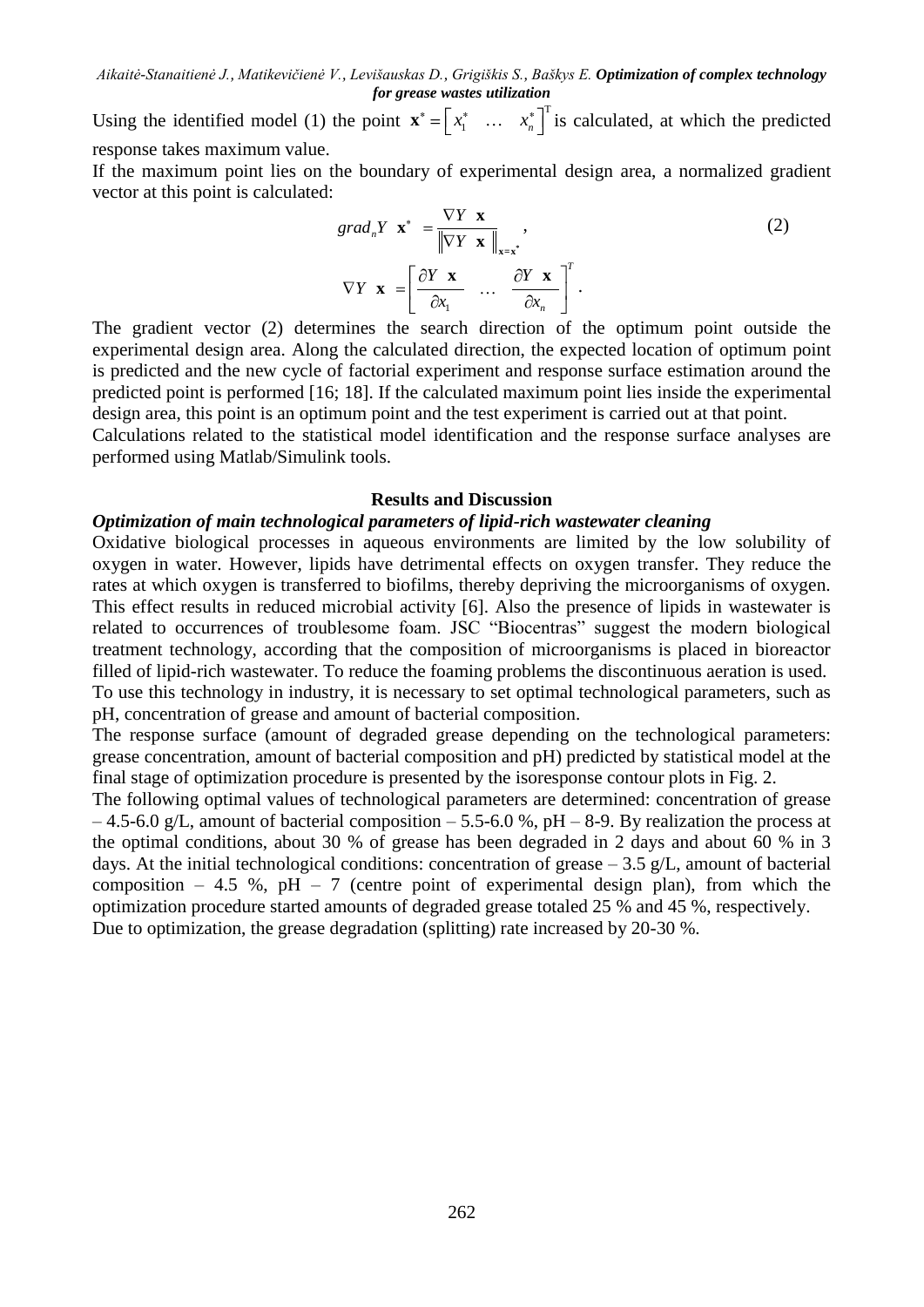*Aikaitė-Stanaitienė J., Matikevičienė V., Levišauskas D., Grigiškis S., Baškys E. Optimization of complex technology for grease wastes utilization*



*Fig.2.* **Response surface of the amount of degraded grease depending on technological parameters**

## *Optimization of main technological parameters of sewage pipelines, contaminated by grease*

To effectively use the developed technology in industry, it is necessary to optimize main technological parameters, such as pH and the amount of bacterial composition estimating both economically and in opinion of efficiency of grease biodegradation.

The response surface (amount of degraded grease depending on the technological parameters: hardness of water, amount of bacterial composition and pH) predicted by statistical model at the final stage of optimization procedure is presented by the isoresponse contour plots in Fig.3.



*Fig.3*. **Response surface of the amount of degraded grease depending on technological parameters**

The following optimal values of technological parameters were determined: hardness of water – 0.0 mmol/L, amount of bacterial composition  $-$  5.5-6.0 %, pH  $-$  9. At the optimal technological conditions, about 24 % of grease has been degraded in 1 day and about 40 % in 3 days.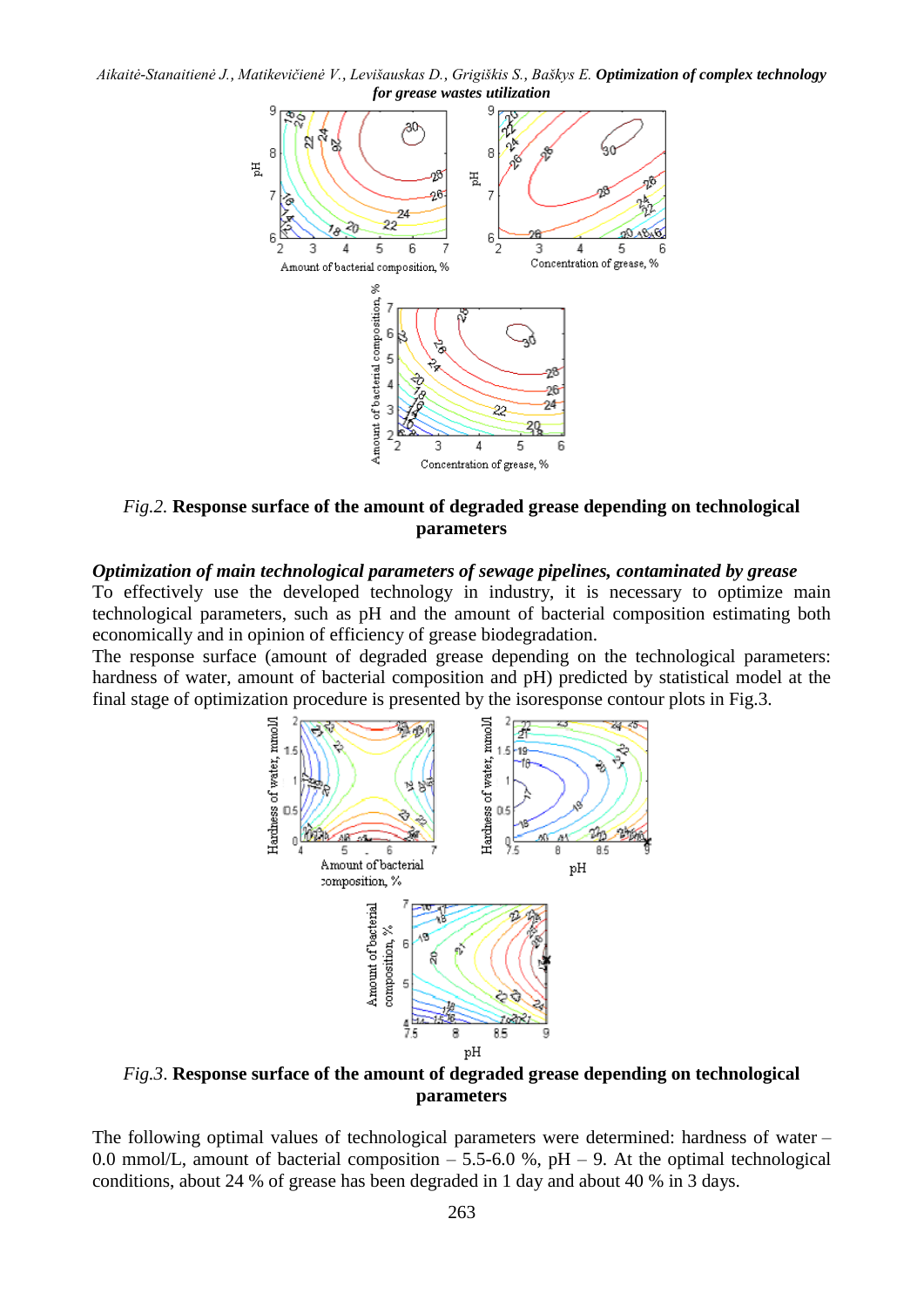Due to the use of tap water, whose total hardness reaches 3.5-4.0 mmol/L, for realization of biodegradation process, the grease degradation rate decreased by 15-20 % compared to rate at optimal conditions. It is advisable to equip water softening systems in factories. Using the tap water in compare with deionized water, the same efficiency of drainpipe cleaning is enriching over longer period of time.

## *Optimization of main technological parameters of composting process*

A visible reduction in the quantity of microorganisms in composting boxes, where the initial concentration of the mixture of fat was 12.5 % and 20 % was observed after 2 weeks. Microorganisms require a long adaptation period because fat is heavily degradable substrate. After the adaptation period lipolytic activity arises and fat degradation as well. The maximum fall in pH was detected in the same compost boxes.

The mathematical model for approximation the response surface (dependence of the fat degradation rate on the composition of composting mixture) was developed using data of the factorial experiment. The second-order multiple polynomial model demonstrates an adequate approximation of the response surface over the investigated region of the factor variations:

$$
Y = a_0 + a_1 x_1 + a_2 x_2 + a_3 x_3 + a_4 x_1^2 + a_5 x_2^2 + a_6 x_3^2 + a_7 x_1 x_2 + a_8 x_1 x_3 + a_9 x_2 x_3 \tag{3}
$$

where Y is predicted response (percentage of degraded fat),  $x_1$  is percentage of fat mixture, %,  $x_2$ is cell concentration of bacterial composition,  $CFU/g$ ,  $x_3$  is percentage of peat, %,  $a_i$  are the model parameters. The model parameters are identified using the least squares method and the statistical test for model adequacy [16] proved that the model (3) was suitable for prediction the fat degradation rate.

The calculated sectional views of the percentage of degraded fat after two weeks of composting in the vicinity of the predicted maximum percentage point are presented by isolines in Fig.4.



*Fig.4.* **Dependence of the degraded fat percentage (after 2 weeks) on the technological parameters: percentage of fat, inoculate cell concentration of bacterial composition and the percentage of peat in the vicinity of maximum degraded fat percentage point.**

The response surface based analysis has shown that the maximum rate of fat degradation (over 73 % within 2 weeks) was observed at the following technological conditions: the fat content – 5.0 %, cell concentration in bacterial compositions  $-10^9$  CFU/g, peat content  $-9.5$  %. The character of the response surface shows that the percentage degradation rate of fat increases with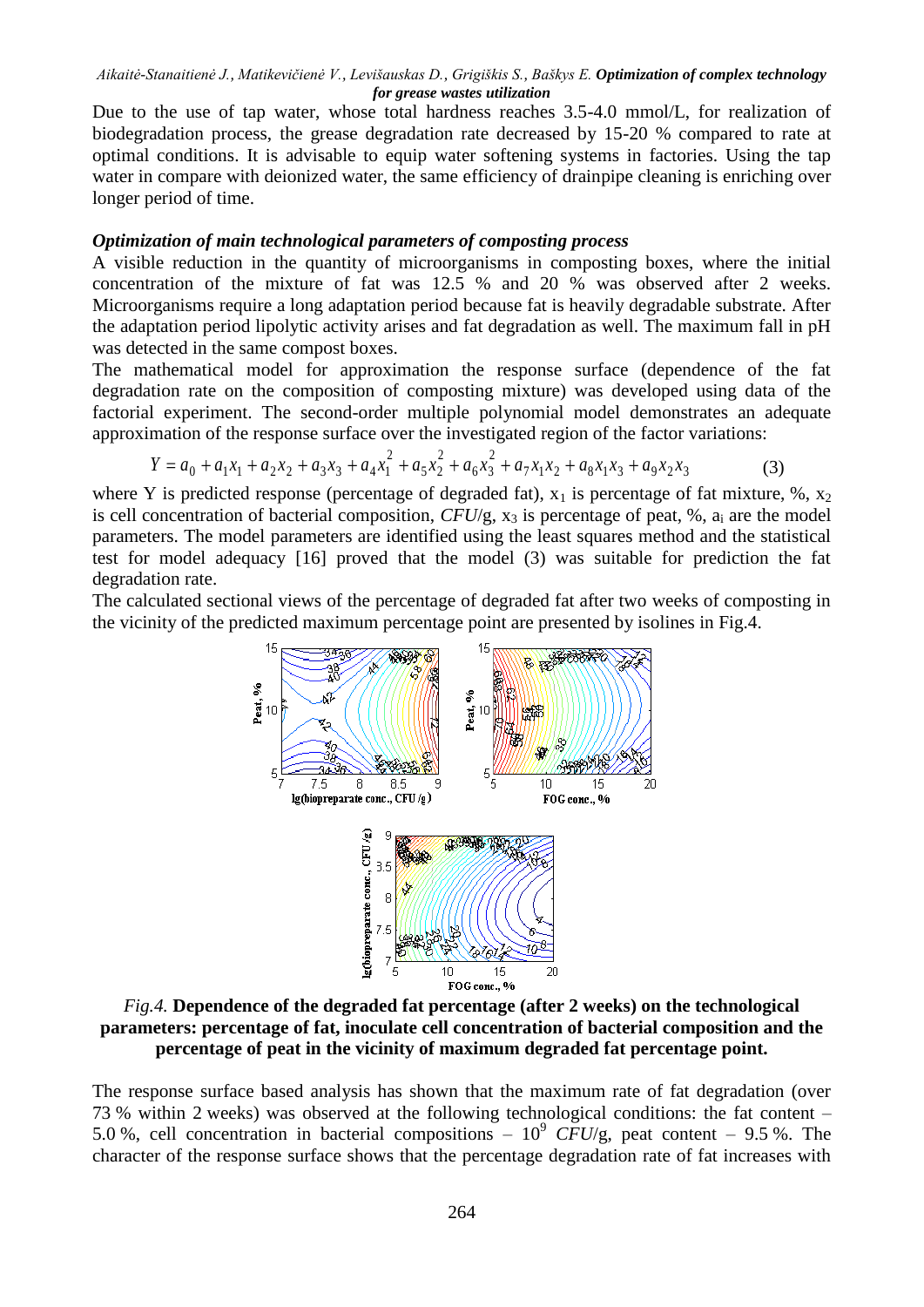decreasing the initial fat concentration: by decreasing the initial concentration from 20 % to 5 % the percentage degradation rate rose over 3 times.

However, in economic terms it is reasonable to treat the compost with higher initial percentage of fat, at which the higher degradation rate over a longer period of time can be achieved in terms of absolute units. At the initial fat concentration 20 % in 6 weeks about 70 % of total fat was degraded.

# **Conclusions**

Developed complex greases wastes treatment technology was optimized. Firstly, lipids from wastewater and from drain pipes surfaces remove mechanically. Remaining lipids were treated with the composition of active microorganisms. Solid phase was composted using the composition grease oxidizing microorganisms.

The application of selected bacterium *Enterobacter aerogenes* E13, *Arthrobacter sp.* N3 and *Bacillus coagulans* Š1 in lipid-rich wastewater and in solid wastes composting treatment is very perspective process. The novel composition is nonpoisonous, no corrosive, no caustic and ecologically advantageous. By substantially reducing big amounts of grease which cause clogging of drainpipes, sewage pipelines was effective in deodorizing sewage/composting mixtures and eliminates clogging.

The optimal parameters for biological wastewater treatment were set: concentration of grease – 4.5-6.0 g/L, amount of bacterial composition  $-$  5.5-6.0 %, pH  $-$  8-9. In optimal conditions, the grease degradation process runs 20-30 % faster.

The optimal parameters for biological cleaning of pipelines clogged with grease were set:  $Ph - 8$ , amount of bacterial composition – 1.25 L/m<sup>2</sup> and harness of water – 0.0 mmol/L. At the medium hard water the rate of biodegradation process is 15-20 % less, it is recommended to equip the equipment for softening of water.

The optimal experimental composting mixture composition was determined: the initial fat content  $-5\%$ , the concentration of bacterial composition's cells  $-10^9$  *CFU*/g, the quantity of structural materials – 9.5 %. Fat degradation rate slows down 3 times if the initial fat concentration increases from 5 % to 20 %.

The invented technology ensures maximum results at the lowest cost in the shortest period of time.

## **Acknowledgment**

This research is related to the Eureka project E!3726 supported by Agency for International Science and Technology Development Programmes in Lithuania.

#### **References**

- 1. Quemeneur M., Marty Y. Fatty acids and sterols in domestic wastewater. Water Research, Vol. 28 No. 5, 1994. p. 1217-1226.
- 2. Lorenz H.E., Lang A., Lüling M., Ophardt H. Clearing waste water pipes or grease traps clogged with grease with a grease solvent. United States Patent No. 6706518 B2. 2004.03.16., 36 p.
- 3. Pollution Prevention Assistance Division. Georgia Department of Natural Resources [online]. 2007. Vilnius: [cited 18 December 2008]. Available from internet: [<www.p2ad.org/documents/ci\\_pubs\\_fog.html>](http://www.p2ad.org/documents/ci_pubs_fog.html).
- 4. Keenan D., Sabelnikov A. Biological augmentation eliminates grease and oil in baker wastewater. Water Environment Research, Vol. 72, No. 2, 2000. p. 141-146.
- 5. Chang I.S., Chung C.M., Han S.H. Treatment of oily wastewater by ultra filtration and ozone. Desalination, Vol. 133, No. 3, 2001. p. 139-144.
- 6. Chipasa K.B., Mędrzycka K. Behavior of lipids in biological wastewater treatment processes. Journal of Industrial Microbiology and Biotechnology, Vol. 33, No. 8, 2006. p. 635-645.
- 7. Dale P., Hill J.E. Composition for the treatment for municipal and industrial waste-water. United States Patent No. 5879928. 1999.03.09. 15 p.
- 8. Gea T., Artola A., Sánchez A. Co-composting sewage sludge and fats. Optimal ratios and process evolution. Sustainable Organic Waste Management for Enviromental Protection and Food Safety. Organic Waste Treatments: Safety Implications. 2004. p. 223-228.